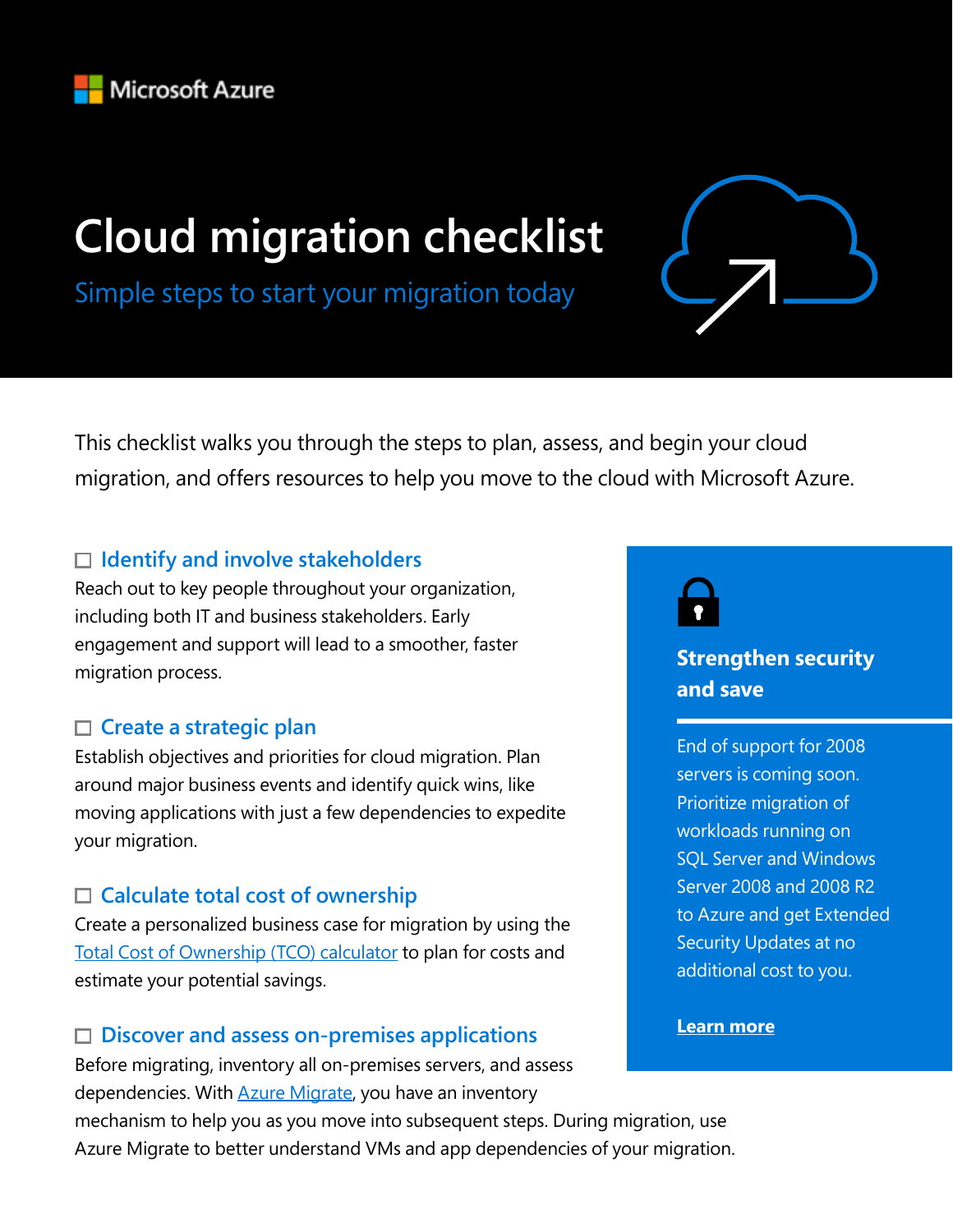### **Get support for your implementation**

Many organizations opt for outside help to support their cloud migration. To move to Azure quickly and confidently with personalized assistance, consider an [Azure Expert Managed Service Provider](https://www.microsoft.com/solution-providers/search?cacheId=9c2fed4f-f9e2-42fb-8966-4c565f08f11e&ocid=CM_Discovery_Checklist_PDF) or [FastTrack for Azure.](https://azure.microsoft.com/programs/azure-fasttrack/?ocid=CM_Discovery_Checklist_PDF)

#### **Build your team's skills**

A solid training foundation is important for successful organizational change. Check out the free training available on [Microsoft Learn,](https://docs.microsoft.com/learn/azure/?ocid=CM_Discovery_Checklist_PDF) including courses on Azure fundamentals, solution architecture, and security. Encourage your team to explore **[Azure certification](https://www.microsoft.com/learning/certification-overview.aspx?ocid=CM_Discovery_Checklist_PDF)** as well.

#### **Know your migration option[s](https://azure.microsoft.com/en-us/migration/get-started/#migrate)**

There are several different [migration strategies](https://azure.microsoft.com/migration/get-started/?ocid=CM_Discovery_Checklist_PDF#migrate) including rehosting, refactoring, and rearchitecting. To start, try rehosting, often referred to as "lift-and-shift" migration. This approach lets you migrate applications as they are, without the risk or expense of code changes.

#### **Pilot your migration with a few workloads**

Prove success in your migration journey by [assessing](https://docs.microsoft.com/azure/migrate/contoso-migration-assessment?ocid=CM_Discovery_Checklist_PDF) and [migrating](https://docs.microsoft.com/azure/migrate/contoso-migration-rehost-vm?ocid=CM_Discovery_Checklist_PDF) low complexity workloads as a pilot.

 Perform a pilot by migrating physical servers or VMs from on-premises to Azure using **Azure Site Recovery**.

 Perform a pilot by migrating databases from on-premises to Azure using [Azure Database Migration Service](https://azure.microsoft.com/services/database-migration/?ocid=CM_Discovery_Checklist_PDF).

#### **Migrate your remaining workloads to Azure**

With a successful pilot, you will be ready to [migrate at scale](https://docs.microsoft.com/azure/migrate/contoso-migration-scale?ocid=CM_Discovery_Checklist_PDF). Use learnings and tools from the pilot to complete your workload migration to Azure.

#### **Migrate to Azure**

Get more tips that can help simplify your path to the cloud

**Download the [Cloud Migration](https://azure.microsoft.com/resources/cloud-migration-essentials-e-book/?ocid=DM_CLE) [Essentials e-book](https://azure.microsoft.com/resources/cloud-migration-essentials-e-book/?ocid=DM_CLE)**

#### **Decommission existing on-premises infrastructure**

After a successful migration and verification, determine the decommissioning process for your on-premises systems. The goal is to reduce your IT overhead and time spent managing outdated infrastructure.

#### **Optimize, secure, and manage your migrated workloads**

After migration, continue to optimize usage and savings. Azure empowers you to keep improving with **[Azure Cost Management](https://azure.microsoft.com/services/cost-management/?ocid=CM_Discovery_Checklist_PDF) and [Azure Security Center.](https://azure.microsoft.com/services/security-center/?ocid=CM_Discovery_Checklist_PDF)** Learn more about security and management [best practices](https://docs.microsoft.com/azure/migrate/migrate-best-practices-security-management?ocid=CM_Discovery_Checklist_PDF).